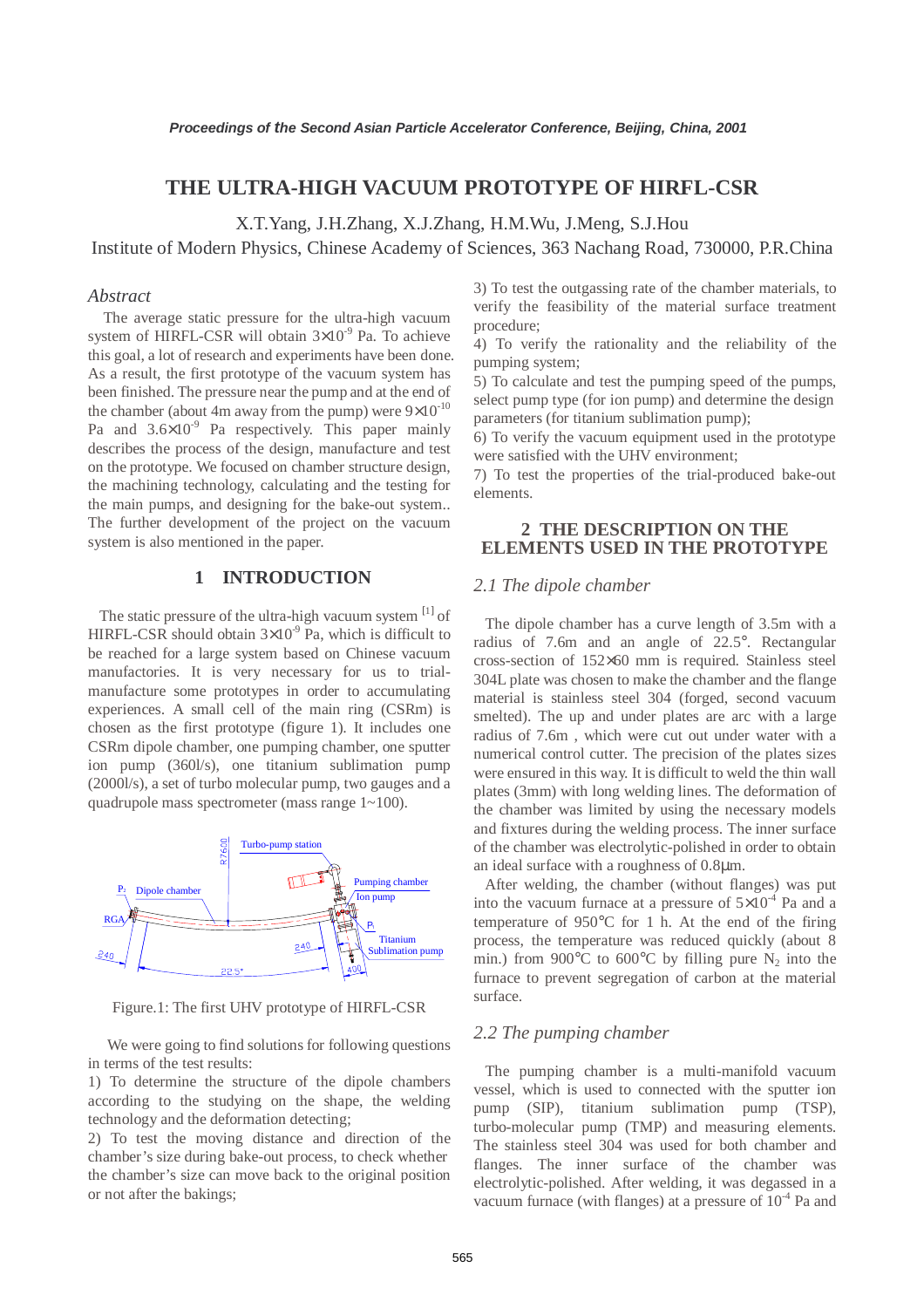a temperature of 500°C for 24 h.

### *2.3 The titanium sublimation pump*

 According to the design parameters, a pumping speed of 2000 l/s should be reached for the pump. In an ultra-high vacuum environment, the pumping speed of the TSP depends mainly on the sticking factor  $\sigma$  and the surface area *A*. namely:  $S \approx \sigma A K$ .

Here *K* is the flow factor ( $K = 3.64\sqrt{T/M}$  *l*/cm<sup>2</sup>.s).

 $\sigma$  was 0.2 for N<sub>2</sub> and 0.07 for H<sub>2</sub> respectively<sup>[3]</sup>;  $K_{N2}$  is 11.9;  $K_{\text{H2}}$  is 44.6; the internal surface of the pump chamber A is 4482cm<sup>2</sup>, therefore, the intrinsic pumping speeds of 10667 l/s and 13993 l/s were calculated for  $Sp_{N2}$  and  $Sp_{H2}$ separately.

 The effective pumping speeds (*S*) were limited by the gas conductance (*U*) from the chamber into the pump. The calculated results showed that the effective pumping speeds for  $N_2$  was 1921 l/s and for  $H_2$  was 2001 l/s.

 The regulated power supply with a large adjustable current (to 50A) and a low-voltage AC power (a maximum of 6V) was equipped with the pump. The three argon-free titanium wires produced by VACOM Company (USA) were installed as the filaments sublimation cartridge. A baffle was arranged above the cartridge to prevent the vacuum chamber from depositing of the titanium molecules.

#### *2.4 The sputter ion pump*

 As one of the main pumps of the system, an ultimate pressure of  $10^{-10}$  Pa was required for the SIP. The greatest pumping speed was kept in  $10^{-7}$  Pa range, and in  $10^{-8}$  Pa range the 65% of the nominal pumping speed was still kept. The several pumps from different companies were tested and the results as follows: the ultimate pressure of the pumps from ULVAC Company (Japan), Shanghai Vacuum Pump Factory (China) and Varian Company (USA) were  $7\times10^{-10}$  Pa,  $2\times10^{-9}$  Pa and  $6\times10^{-9}$  Pa respectively. The pumping speeds of the three pumps for  $N<sub>2</sub>$  were showed in figure 2. Comparing with the ultimate pressure, the pumping speed, the stability and the reliability of the pumps, finally, the ULVAC's pump was chosen.



Figure 2: The pumping speed curves of the ion pumps

### *2.5 The other vacuum elements:*

 The rough-pump station consisted of a Varian's TMP with pumping speed of 550 l/s and an Alctel's dry pump with pumping speed of 5 l/s. The vacuum gauge IM 520 with IE 414 and IE 514 sensors produced by Leybold Company were adopt as the measuring equipment. The QMA 422 quadrupole mass spectrometer produced by Balzers was used to test and analyze the residual gases in the system.

## **3 INSTALLATION AND TEST OF THE PROTOTYPE**

#### *3.1 The first cycle of the installation and test ( the TSP wasn't installed)*

 The prototype was assembled in our ultra-high vacuum laboratory in July, 2000. It was pumped-down by the oil-free TMP station and leak detected by Varian's leak detector (979) with high sensitivity of  $1\times10^{-9}$  Pa.l/s. After the leaks were eliminated, all the elements of the system were baked-out by winding with heaters and insulations to 300°C for 40 h. The temperature was controlled by several thermocouples and the rate of temperature change is 30°C/h. During the bake-out process, the SIP, the gauges and the mass spectrometer's filaments were degassed for many times. At the end of the bake-out, the SIP had been turned on. When the pressure of the system had approached the pressure of the TMP, the valve connected the rough pump station and the system was closed. The device was pumped by the SIP only. 48 h later, the pressure of the pump chamber  $(P_1)$  and the end of the dipole chamber (P<sub>2</sub>) were  $1.1 \times 10^{-8}$  Pa and  $1.7 \times 10^{-8}$  Pa respectively.

According to the formulas:  $P_L - P_0 = qA / 2U$  and  $P_0 = Q / Q_0$  $S^{[3]}$ , the outgassing rate of the chamber materials can be estimated.

In the formulas,  $P_L$ ,  $P_0$  indicates  $P_2$  and  $P_1$  (Pa),  $q$  is the outgassing rate of the chamber walls  $(Pa.1/s.cm^2)$ , *A* the internal surface area of the chambers  $\text{cm}^2$ ),  $Q$  the gas load (( if the leak rate was ignored, *Q* is the outgassing of the chamber walls (Pa.l/s)), *U* the gas conductance (l/s), *S* is the effective pumping speed of the ion pump  $(l/s)$ .

 The result of the calculation was: 48 h after the bake-out stopped,  $q \approx (2 \text{~} 8) \times 10^{-11} \text{ Pa.} l/\text{s.cm}^2$ .

 The partial pressure proportion of the main residual gases showed in QMS 422 were follows: before bake-out, the pick value of the  $H_2O$  is very high, occupied about 75%, CO 10%; after bake-out, the pick of  $H_2$  is highest, 80% at a pressure of  $10^{-8}$  Pa, CO 10% and H<sub>2</sub>O only 1%.

In this cycle, another two tests were done:

 1) Before the system was exhausted, a dial gauge was putted in the middle of the dipole chamber's up plate in order to measure the deformation when the chamber was pumped down. During the exhausting process, the reading